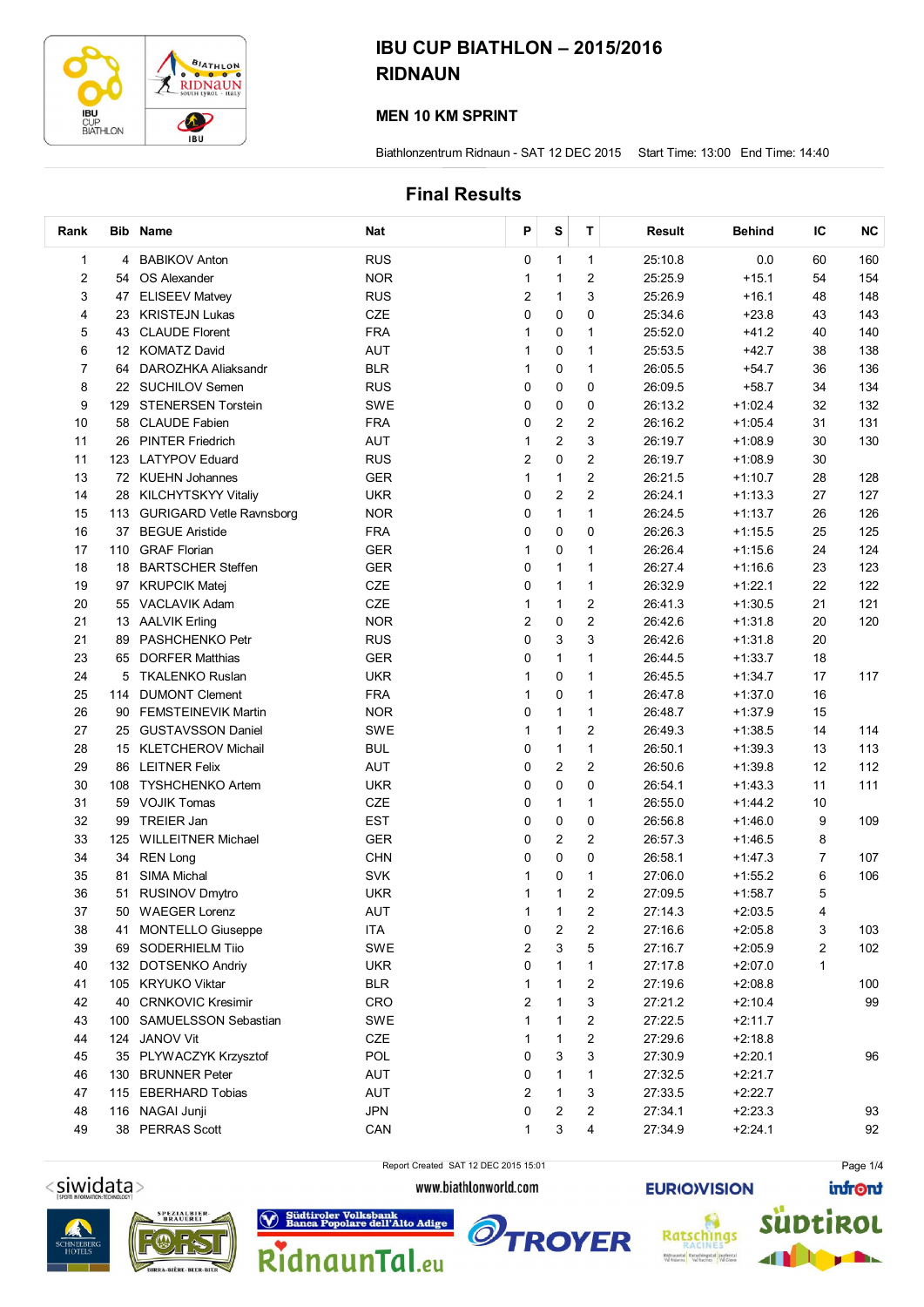

#### MEN 10 KM SPRINT

Biathlonzentrum Ridnaun - SAT 12 DEC 2015 Start Time: 13:00 End Time: 14:40

### Final Results

| Rank |              | <b>Bib Name</b>             | Nat        | P              | S                       | T              | Result  | <b>Behind</b> | IС | NC |
|------|--------------|-----------------------------|------------|----------------|-------------------------|----------------|---------|---------------|----|----|
| 50   |              | 66 JOUTY Baptiste           | <b>FRA</b> | 1              | $\mathbf 1$             | $\overline{2}$ | 27:39.7 | $+2:28.9$     |    |    |
| 51   | 46           | ZAHKNA Rene                 | <b>EST</b> | 1              | 1                       | $\overline{2}$ | 27:40.9 | $+2:30.1$     |    | 90 |
| 52   |              | 31 KUBALIAK Michal          | <b>SVK</b> | 1              | 1                       | 2              | 27:41.9 | $+2:31.1$     |    | 89 |
| 53   | $\mathbf{1}$ | <b>DUTTO Pietro</b>         | <b>ITA</b> | 0              | 1                       | 1              | 27:44.6 | $+2:33.8$     |    | 88 |
| 54   | 48           | <b>CHENG Fangming</b>       | <b>CHN</b> | 1              | 0                       | 1              | 27:46.1 | $+2:35.3$     |    | 87 |
| 55   | 70           | NEDZA-KUBINIEC Andrzej      | POL        | 1              | 1                       | $\overline{2}$ | 27:48.0 | $+2:37.2$     |    | 86 |
| 56   |              | 131 MAJORI Andrea           | <b>ITA</b> | 2              | 0                       | $\overline{2}$ | 27:51.2 | $+2:40.4$     |    | 85 |
| 57   |              | 85 KOIVUNEN Mikael          | <b>FIN</b> | 0              | 0                       | 0              | 27:54.5 | $+2:43.7$     |    | 84 |
| 58   | 91           | <b>LONSKY Henrich</b>       | <b>SVK</b> | 0              | 0                       | 0              | 28:01.2 | $+2:50.4$     |    | 83 |
| 59   |              | 2 ABASHEU Dzmitry           | <b>BLR</b> | 3              | 0                       | 3              | 28:04.1 | $+2:53.3$     |    | 82 |
| 60   | 119          | <b>SHOPIN Yury</b>          | <b>RUS</b> | 1              | $\overline{c}$          | 3              | 28:05.1 | $+2:54.3$     |    |    |
| 61   | 138          | <b>HANNA Pearce</b>         | CAN        | 0              | 0                       | 0              | 28:07.5 | $+2:56.7$     |    | 80 |
| 62   | 117          | <b>CAMPBELL Carsen</b>      | CAN        | 2              | 1                       | 3              | 28:08.3 | $+2:57.5$     |    | 79 |
| 63   |              | 52 DODDI Mirco              | <b>ITA</b> | 1              | $\overline{c}$          | 3              | 28:10.5 | $+2:59.7$     |    |    |
| 64   | 83           | <b>PARTALOV Dimitar</b>     | <b>BUL</b> | 1              | 2                       | 3              | 28:16.3 | $+3:05.5$     |    | 77 |
| 65   | 39           | NAKAJIMA Yuki               | <b>JPN</b> | 2              | 2                       | 4              | 28:16.8 | $+3:06.0$     |    | 76 |
| 66   | 11           | <b>SUSLAVICIUS Rokas</b>    | LTU        | 0              | 0                       | 0              | 28:19.5 | $+3:08.7$     |    | 75 |
| 67   | 134          | <b>BUDZILOVICH Dzmitry</b>  | <b>BLR</b> | 1              | $\overline{\mathbf{c}}$ | 3              | 28:21.8 | $+3:11.0$     |    |    |
| 68   |              | 62 GAVRILA Stefan           | ROU        | $\overline{2}$ | $\overline{2}$          | 4              | 28:23.7 | $+3:12.9$     |    | 73 |
| 69   | 9            | <b>PATRIJUKS Aleksandrs</b> | LAT        | 1              | 0                       | 1              | 28:25.0 | $+3:14.2$     |    | 72 |
| 70   |              | 14 HEO Seonhoe              | <b>KOR</b> | 1              | 1                       | $\overline{2}$ | 28:25.9 | $+3:15.1$     |    | 71 |
| 71   |              | 142 MATHIEU Vincent         | <b>FRA</b> | 1              | $\overline{\mathbf{c}}$ | 3              | 28:32.6 | $+3:21.8$     |    |    |
| 72   | 96           | <b>PLAICKNER Andreas</b>    | <b>ITA</b> | 1              | 1                       | 2              | 28:33.2 | $+3:22.4$     |    |    |
| 73   |              | 76 LEE In-Bok               | <b>KOR</b> | 0              | 0                       | 0              | 28:33.6 | $+3:22.8$     |    | 68 |
| 74   | 68           | <b>HRKALOVIC Emir</b>       | <b>SRB</b> | 0              | $\mathbf{1}$            | 1              | 28:35.1 | $+3:24.3$     |    | 67 |
| 75   | 21           | <b>PIQUERAS Roberto</b>     | <b>ESP</b> | 0              | $\mathbf 1$             | 1              | 28:36.0 | $+3:25.2$     |    | 66 |
| 76   |              | 112 HUHTALA Teemu           | <b>FIN</b> | 1              | 3                       | 4              | 28:39.2 | $+3:28.4$     |    | 65 |
| 77   |              | 17 PLAKALOVIC Mladen        | BIH        | 1              | 5                       | 6              | 28:40.3 | $+3:29.5$     |    | 64 |
| 78   | 8            | <b>TAMBORNINO Eligius</b>   | SUI        | 3              | 3                       | 6              | 28:42.0 | $+3:31.2$     |    | 63 |
| 79   | 88           | <b>PETROVIC Filip</b>       | CRO        | 1              | $\overline{2}$          | 3              | 28:45.6 | $+3:34.8$     |    | 62 |
| 80   |              | 82 NEUMANN Matthew          | CAN        | 1              | $\overline{\mathbf{c}}$ | 3              | 28:52.5 | $+3:41.7$     |    |    |
| 81   | 95           | <b>UNGUREANU Marius</b>     | ROU        | 2              | 2                       | 4              | 28:55.6 | $+3:44.8$     |    | 59 |
| 82   | 6            | <b>USTUNTAS Mehmet</b>      | <b>TUR</b> | 0              | 0                       | 0              | 28:59.8 | $+3:49.0$     |    | 57 |
| 83   | 49           | TALIHAERM Johan             | <b>EST</b> | 2              | 3                       | 5              | 29:00.7 | $+3:49.9$     |    | 55 |
| 84   | 74           | <b>PRAULITIS Toms</b>       | LAT        | 0              | 4                       | 4              | 29:04.8 | $+3:54.0$     |    | 53 |
| 85   |              | 60 SCHOEPFER Kenneth        | SUI        | 1              | 0                       | 1              | 29:05.6 | $+3:54.8$     |    | 51 |
| 86   | 103          | <b>CYMERMAN Kamil</b>       | POL        |                | 2                       | 3              | 29:06.6 | $+3:55.8$     |    | 49 |
| 87   |              | 71 ANGELIS Apostolos        | GRE        | 1              | $\overline{2}$          | 3              | 29:09.4 | $+3:58.6$     |    | 47 |
| 88   |              | 127 TANG Jinle              | <b>CHN</b> | 1              | 1                       | 2              | 29:11.0 | $+4:00.2$     |    | 45 |
| 89   |              | 133 USTUNTAS Ahmet          | <b>TUR</b> | 2              | 1                       | 3              | 29:12.8 | $+4:02.0$     |    | 43 |
| 90   |              | 33 WIESTNER Till            | SUI        | 0              | 4                       | 4              | 29:16.6 | $+4:05.8$     |    | 41 |
| 91   |              | 141 VAHTRA Eno              | <b>EST</b> | 1              | 0                       | 1              | 29:18.3 | +4:07.5       |    |    |
| 92   |              | 45 KENESHEV Dias            | KAZ        | 2              | 1                       | 3              | 29:18.5 | $+4:07.7$     |    | 37 |
| 93   | 104          | JUN Je-Uk                   | <b>KOR</b> | 0              | 3                       | 3              | 29:19.3 | $+4:08.5$     |    | 35 |
| 94   |              | 118 KRSMANOVIC Dejan        | <b>SRB</b> | 1              | 1                       | 2              | 29:24.5 | $+4:13.7$     |    | 33 |
| 95   | 94           | <b>DIETRICH Severin</b>     | SUI        | 1              | 2                       | 3              | 29:29.8 | $+4:19.0$     |    |    |
| 96   |              | 44 ORPANA Sami              | <b>FIN</b> | 2              | 3                       | 5              | 29:30.2 | $+4:19.4$     |    | 29 |
| 97   |              | 75 DEMETZ Maikol            | <b>ITA</b> | 2              | 4                       | 6              | 29:45.8 | +4:35.0       |    |    |
| 98   |              | 139 CHOI Dujin              | <b>KOR</b> | 0              | 0                       | 0              | 29:46.6 | $+4:35.8$     |    |    |









Report Created SAT 12 DEC 2015 15:01

www.biathlonworld.com





Page 2/4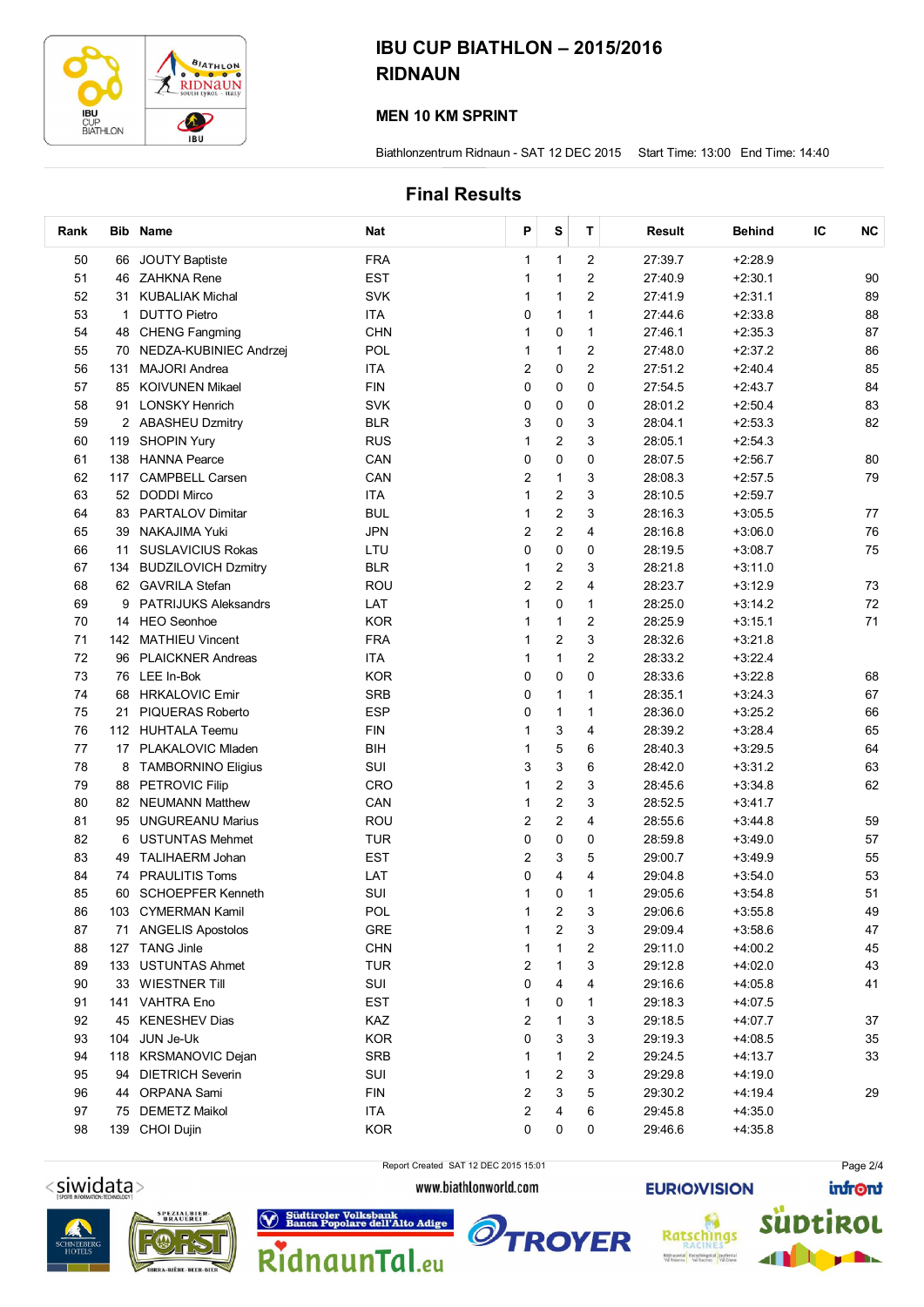

#### MEN 10 KM SPRINT

Biathlonzentrum Ridnaun - SAT 12 DEC 2015 Start Time: 13:00 End Time: 14:40

### Final Results

| Rank                  |                     | Bib Name                  | <b>Nat</b> | P              | S              | т              | Result    | <b>Behind</b> | NC<br>IС     |
|-----------------------|---------------------|---------------------------|------------|----------------|----------------|----------------|-----------|---------------|--------------|
| 99                    |                     | 136 TERABAYASHI Takuto    | <b>JPN</b> | 3              | 1              | 4              | 29:52.5   | $+4:41.7$     | 23           |
| 100                   |                     | 30 RASTIC Ajlan           | <b>SRB</b> | 3              | 2              | 5              | 30:11.7   | $+5:00.9$     | 21           |
| 101                   | 128                 | <b>BIERI Lukas</b>        | SUI        | 0              | 2              | 2              | 30:16.4   | $+5:05.6$     |              |
| 102                   |                     | 67 TSUNODA Ryo            | <b>JPN</b> | 3              | $\overline{2}$ | 5              | 30:20.4   | $+5:09.6$     |              |
| 103                   |                     | 107 IVANOV Petyo          | <b>BUL</b> | 1              | $\mathbf{1}$   | 2              | 30:22.9   | $+5:12.1$     | 15           |
| 104                   |                     | 53 LANGER Thorsten        | <b>BEL</b> | 1              | $\mathbf{1}$   | $\overline{c}$ | 30:26.5   | $+5:15.7$     | 13           |
| 105                   |                     | 27 DANILA Marian Marcel   | <b>ROU</b> | 2              | 3              | 5              | 30:27.4   | $+5:16.6$     | 11           |
| 106                   |                     | 42 GLEAVE Alex            | <b>GBR</b> | 0              | 2              | 2              | 30:30.6   | $+5:19.8$     | 9            |
| 107                   | 121                 | <b>KYRIAZIS Dimitrios</b> | <b>GRE</b> | 0              | $\mathbf{1}$   | $\mathbf{1}$   | 30:44.2   | $+5:33.4$     | 7            |
| 108                   |                     | 122 WANG Wenqiang         | <b>CHN</b> | 2              | 2              | 4              | 30:46.9   | $+5:36.1$     |              |
| 109                   | 61                  | <b>FOUNTAIN Vinny</b>     | <b>GBR</b> | 2              | $\mathbf{1}$   | 3              | 30:58.8   | $+5:48.0$     | 3            |
| 110                   |                     | 98 LOPATIC Stefan         | <b>BIH</b> | 3              | 1              | 4              | 31:03.1   | $+5:52.3$     | 1            |
| 111                   | 87                  | SANZ CALLEJA Guzman       | <b>ESP</b> | 1              | 3              | 4              | 31:03.5   | $+5:52.7$     | 1            |
| 112                   | 101                 | <b>SIRCUS Robert</b>      | <b>GBR</b> | 1              | $\mathbf{1}$   | 2              | 31:05.5   | $+5:54.7$     | 1            |
| 113                   |                     | 63 DEMKOV Deivid          | LTU        | 1              | 3              | 4              | 31:23.2   | $+6:12.4$     | 1            |
| 114                   |                     | 7 STANOESKI Tosho         | <b>MKD</b> | 0              | 1              | 1              | 31:25.1   | $+6:14.3$     | 1            |
| 115                   | 56                  | ICOSKI Gjorgji            | <b>MKD</b> | 1              | 1              | 2              | 31:28.4   | $+6:17.6$     | 1            |
| 116                   | 77                  | <b>KHAMETOV Sultan</b>    | KAZ        | 0              | 3              | 3              | 31:35.1   | $+6:24.3$     | 1            |
| 117                   | 79                  | <b>LAGLER Kristof</b>     | <b>HUN</b> | 2              | 4              | 6              | 31:47.3   | $+6:36.5$     | 1            |
| 118                   | 126                 | ORYASHKOV Vladimir        | <b>BUL</b> | 3              | 1              | 4              | 31:47.6   | $+6:36.8$     |              |
| 119                   |                     | 84 MUMOVIC Dejan          | <b>BIH</b> | $\overline{c}$ | 2              | 4              | 31:50.6   | $+6:39.8$     |              |
| 120                   |                     | 109 PANKULICH Ivan        | KAZ        | 3              | 0              | 3              | 31:55.9   | $+6:45.1$     |              |
| 121                   |                     | 16 KARAMICHAS Kleanthis   | <b>GRE</b> | 1              | 3              | 4              | 32:22.8   | $+7:12.0$     | 1            |
| 122                   |                     | 29 DUBALARI Liviu         | <b>MDA</b> | 2              | 3              | 5              | 32:26.3   | $+7:15.5$     | 1            |
| 123                   |                     | 106 LIEPINS Arvis         | LAT        | 3              | 4              | 7              | 32:42.4   | $+7:31.6$     | 1            |
| 124                   |                     | 102 PANYIK David          | <b>HUN</b> | 1              | 2              | 3              | 32:50.3   | $+7:39.5$     | 1            |
| 125                   |                     | 73 TASCI Aykut            | <b>TUR</b> | 3              | 3              | 6              | 32:54.5   | $+7:43.7$     | 1            |
| 126                   | 120                 | <b>STANOESKI Toni</b>     | <b>MKD</b> | 2              | 2              | 4              | 33:03.2   | $+7:52.4$     | 1            |
| 127                   |                     | 24 CIUFFO Axel            | <b>ARG</b> | 1              | 2              | 3              | 33:36.3   | $+8:25.5$     | 1            |
| 128                   |                     | 3 WALKER Daniel           | AUS        | 4              | 1              | 5              | 33:58.3   | $+8:47.5$     | 1            |
| 129                   | 111                 | RAZQUIN MANGADO Alejandro | <b>ESP</b> | 3              | 1              | 4              | 34:22.9   | $+9:12.1$     | 1            |
| 130                   |                     | 80 GAIDUC Nicolae         | <b>MDA</b> | 2              | 3              | 5              | 34:56.5   | $+9:45.7$     |              |
| 131                   |                     | 78 SANTOS MOREIRA Caio    | <b>BRA</b> | 5              | 1              | 6              | 35:40.2   | $+10:29.4$    |              |
| 132                   |                     | 10 LUTZ Leandro           | <b>BRA</b> | 2              | 3              | 5              | 35:41.6   | $+10:30.8$    |              |
| 133                   |                     | 57 VEGA Ruben             | <b>ARG</b> | 2              | 1              | 3              | 36:11.2   | $+11:00.4$    | 1            |
| 134                   |                     | 36 BEKAURI Mikheil        | GEO        | 4              | $\mathbf{1}$   | 5              | 36:36.9   | $+11:26.1$    | 1            |
| 135                   |                     | 92 BOURGUIGNON Fabrizio   | <b>BRA</b> | 0              | 1              | 1              | 38:06.9   | +12:56.1      | 1            |
| 136                   |                     | 32 WANG Yao-Yi            | <b>TPE</b> | 0              | $\overline{2}$ | 2              | 44:09.2   | $+18:58.4$    | 1            |
|                       |                     |                           |            |                |                |                |           |               |              |
| <b>Jury Decisions</b> |                     |                           |            |                |                |                |           |               |              |
|                       | <b>Disqualified</b> |                           |            |                |                |                |           |               |              |
|                       |                     | 19 GOMBOS Karoly          | <b>HUN</b> | $\mathbf{1}$   | 3              | 4              | 29:29.7   |               | IBU DR 5.6.q |
|                       |                     | <b>Time Adjustments</b>   |            |                |                |                |           |               |              |
| 135                   |                     | 92 BOURGUIGNON Fabrizio   | <b>BRA</b> |                |                |                | $+2:00.0$ |               | IBU DR 5.5.a |
| Did not finish        |                     |                           |            |                |                |                |           |               |              |
|                       |                     | 93 SERDIUKOV Artiom       | LTU        | 0              |                |                |           |               |              |
|                       |                     | 140 TRAVNIKOV Alexandr    | KAZ        | 5              |                |                |           |               |              |
|                       |                     |                           |            |                |                |                |           |               |              |



Report Created SAT 12 DEC 2015 15:01

**EURIO)VISION** 

Page 3/4infront







www.biathlonworld.com